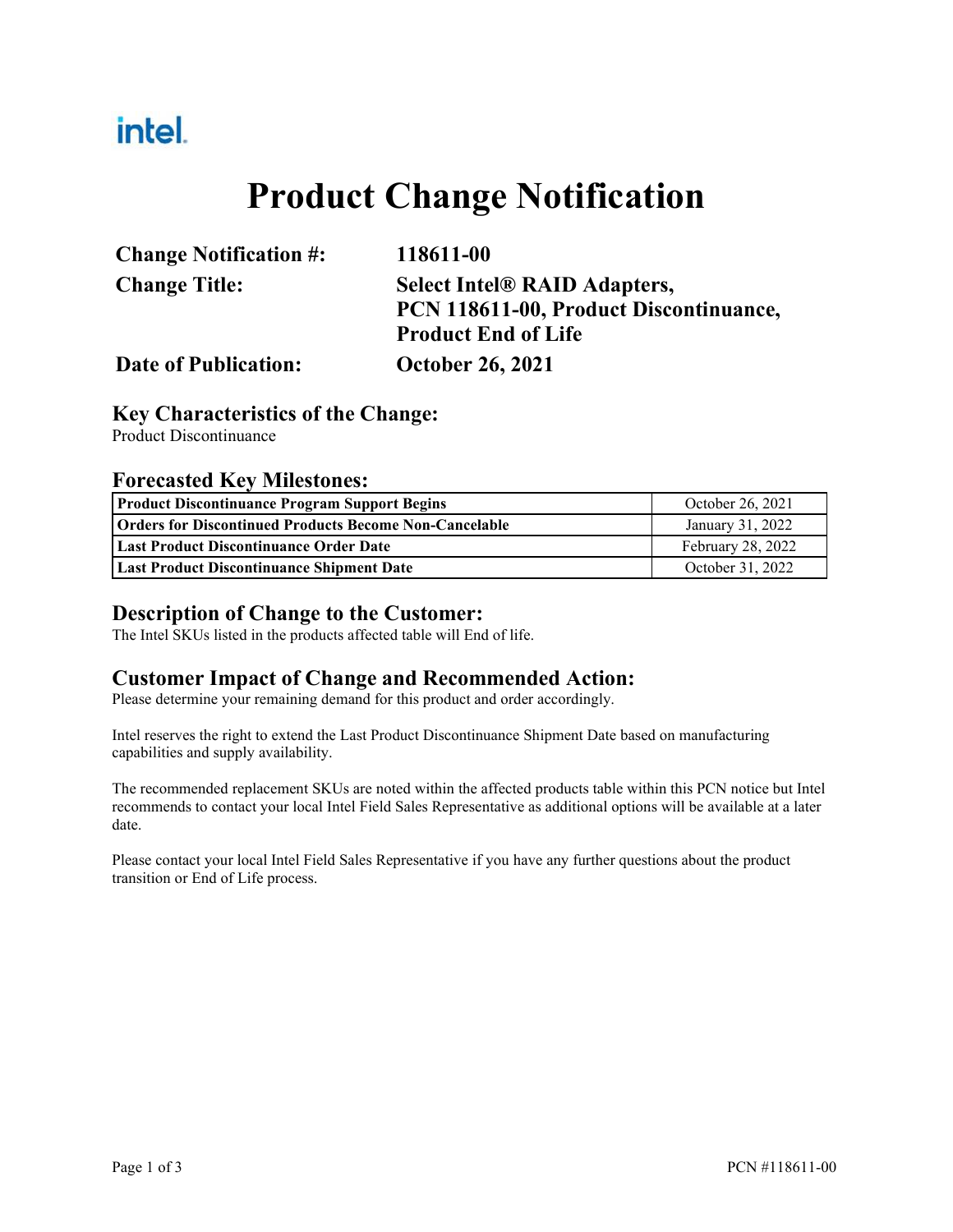| <b>Marketing Name</b>             | <b>Product Code</b> | <b>Affected</b><br>MM# | Recommended<br>replacement Product Code | Recommended<br>replacement MM# |  |
|-----------------------------------|---------------------|------------------------|-----------------------------------------|--------------------------------|--|
| Intel® RAID Adapter<br>RSP3TD160F | RSP3TD160F          | 954493                 | RS3P4TF160F                             | 999TJ4                         |  |
| Intel® RAID Adapter<br>RSP3DD080F | RSP3DD080F          | 954496                 | RS3P4TF160F                             | 999TJ4                         |  |
| Intel® RAID Adapter<br>RSP3MD088F | RSP3MD088F   954551 |                        | RS3P4MF088F                             | 99ADDX                         |  |

**Products Affected/Intel Ordering Codes:**

### **PCN Revision History:**

| <b>Date of Revision:</b> | <b>Revision Number:</b> | Reason:                  |
|--------------------------|-------------------------|--------------------------|
| October 26, 2021         | 00                      | Originally Published PCN |